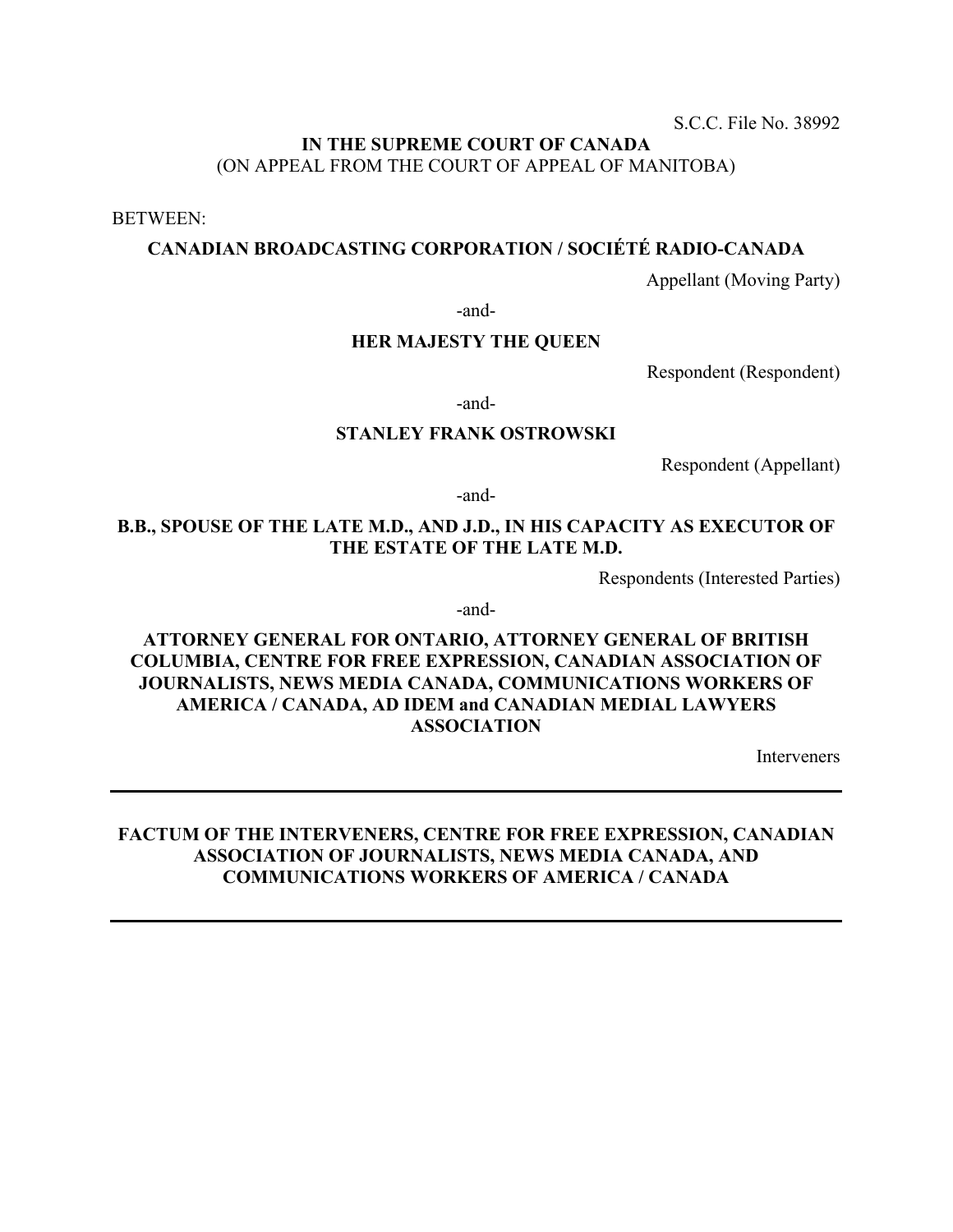# **STOCKWOODS LLP**

TD North Tower 77 King Street West, Suite 4130 Toronto-Dominion Centre Toronto, ON M5K 1H1

## **Fredrick Schumann**

Tel: 416-593-2490 Fax: 416-593-9345 Email: fredricks@stockwoods.ca

## **Zachary Al-Khatib**

Tel: 416-593-1669 Fax: 416-593-9345 Email: zacharya@stockwoods.ca

**Counsel for the Interveners, Centre for Free Expression at Ryerson University, Canadian Association of Journalists, News Media Canada and Communications Workers of America / Canada** 

## **KHALID M. ELGAZZAR**

200-440 Laurier Ave. W Ottawa, ON K1R 7X6

Tel: 613-663-9991 Fax: 613-663-5552 Email: ke@elgazzar.ca

**Ottawa Agent for the Interveners, Centre for Free Expression at Ryerson University, Canadian Association of Journalists, News Media Canada and Communications Workers of America / Canada**

**ORIGINAL TO: SUPREME COURT OF CANADA The Registrar** 301 Wellington Street Ottawa, ON K1A 0J1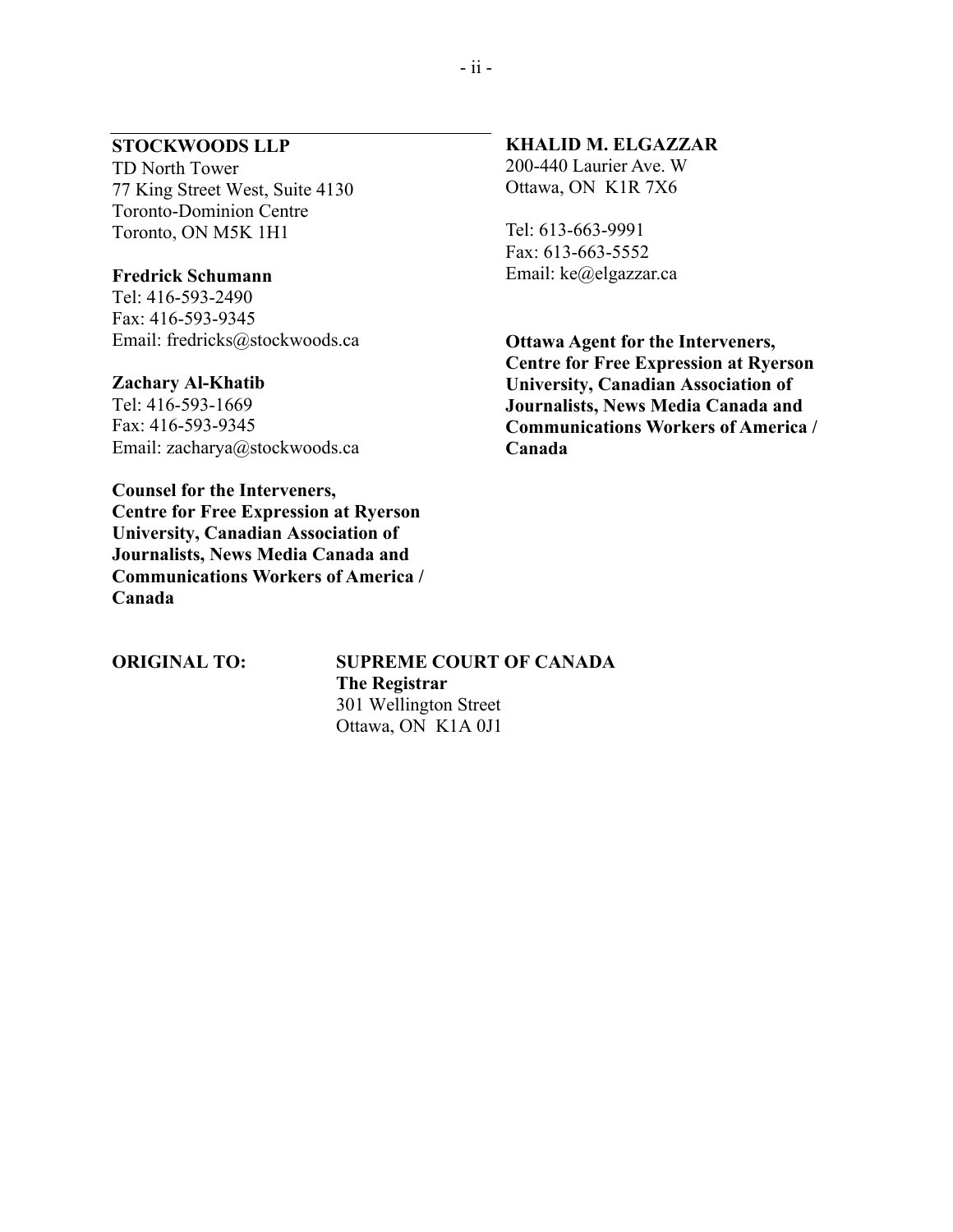## **COPIES TO:**

## **MLT AIKINS LLP**

Barristers and Solicitors  $30<sup>th</sup>$  Floor – 360 Main Street Winnipeg, MB R3C 4G1

**Jonathan B. Kroft Alexa N. Cantor**

**Jennifer A. Sokal** Tel: (204) 957-4671 / 4657 / 4870 Fax: (204) 957-4253 / 4246 / 0840 Email: jkroft@mltaikins.com / acantor@mltaikins.com / jsokal@mltaikins.com

**GOWLING WLG (Canada) LLP** 160 Elgin Street, Suite 2600 Ottawa, ON K1P 1C3

**Jeffrey Beedell** Tel: (613) 786-0171 Fax: (613) 788-3587 Email: jeff.beedell@gowlingwlg.com

**Ottawa Agent for the Appellant**

## **Counsel for the Appellant**

#### **- and -**

**CANADIAN BROADCASTING CORPORATION / SOCIÉTÉ RADIO-CANADA** 250 Front Street West Toronto, ON M5V 3G5

## **SEAN A. MOREMAN**

Senior Director, Lead Counsel – Media Law Tel: (416) 205-6494

**Counsel for the Appellant**

## **DEPARTMENT OF JUSTICE MANITOBA**

730 – 405 Broadway Winnipeg, MB R3C 0S6

**Denis G. Guenette** Tel: (204) 945-5183 Fax: (204) 948-2041

Email: denis.guenette@gov.mb.ca

**Counsel for the Respondent, Her Majesty the Queen**

**GOWLING WLG (Canada) LLP** 160 Elgin Street, Suite 2600 Ottawa, ON K1P 1C3

**D. Lynne Watt** Tel: (613) 786-8695 Fax: (613) 788-3509 Email: lynne.watt@gowlingwlg.com

**Ottawa Agent for the Respondent, Her Majesty the Queen**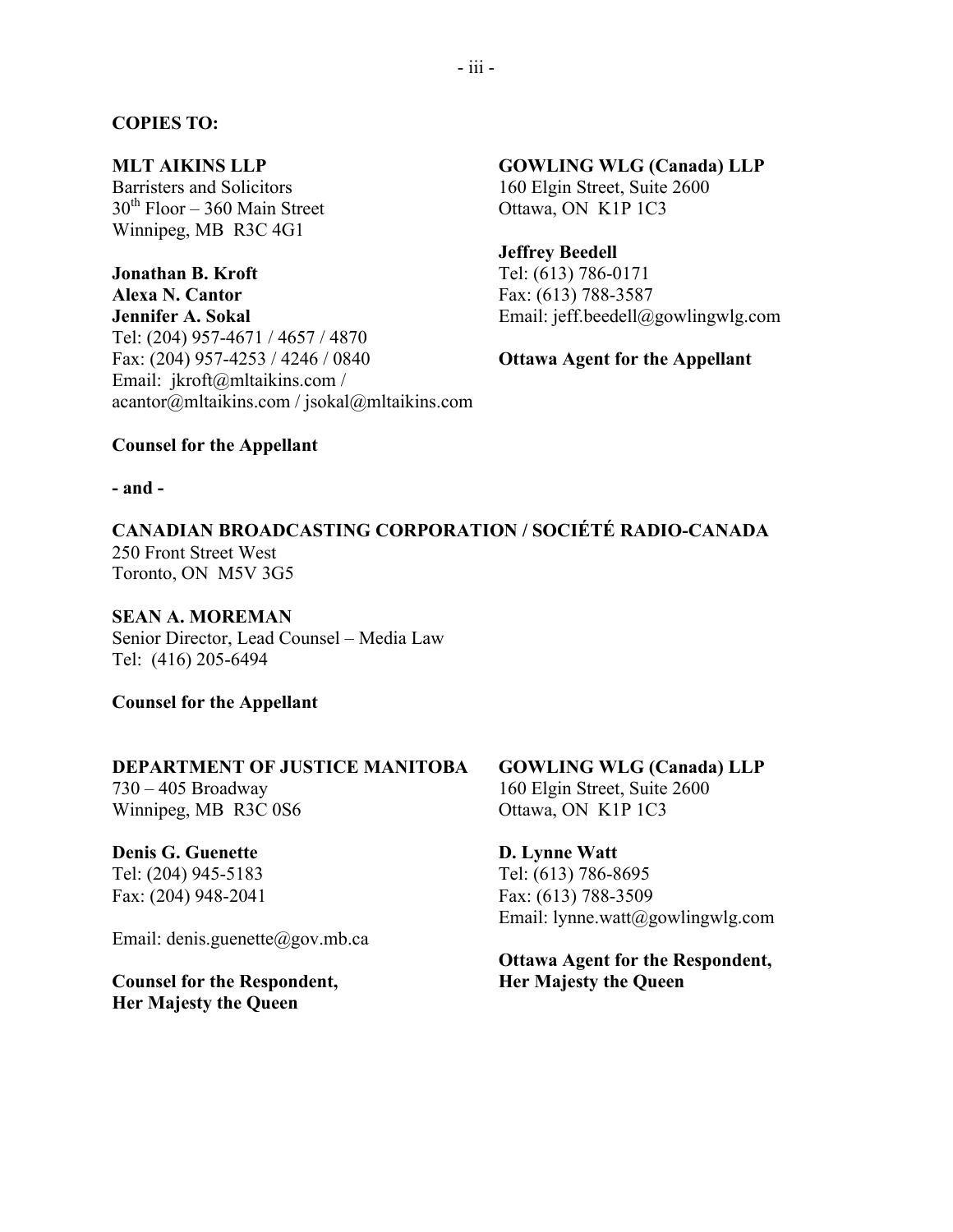#### **LOCKYER CAMPBELL POSNER**

30 St. Clair Avenue West, Suite 103 Toronto, ON M4V 3A1

#### **James Lockyer**

Email: jlockyer@lcp-law.com Tel: (416) 847-2560, Ext. 222 Fax: (416) 847-2564

**Counsel for the Respondent, Stanley Frank Ostrowski**

**ROBERT GOSMAN LAW CORPORATION** P.O. Box 29035 City Place Winnipeg, MB R3C 4L1

#### **Robert Gosman**

Email: rgosman@mymts.net Tel: (204) 298-8049 Fax: (204) 949-0891

**Counsel for the Respondent, B.B., Spouse of the late M.D., and J.D., in his capacity as Executor of the Estate of the late M.D.**

#### **ATTORNEY GENERAL OF ONTARIO**

Ministry of the Attorney General McMurtry-Scott Building 720 Bay Street Toronto, ON M7A 2S9

#### **Michael Bernstein**

Email: Michael.bernstein@ontario.ca Tel: (416) 326-2302 Fax: (416) 326-4656

# **Yashoda Ranganathan**

Email: yashoda.ranganathan@ontario.ca Tel: (647) 637-0883 Fax: (416) 326-4015

**Counsel for the Intervener, Attorney General of Ontario**

#### **MICHAEL J. SOBKIN**

331 Somerset Street West Ottawa, Ontario K2P 0J8 Telephone: (613) 282-1712 FAX: (613) 288-2896 Email: msobkin@sympatico.ca

Agent for the Respondent, Stanley Frank Ostrowski

# **SUPREME ADVOCACY LLP**

100 – 340 Gilmour Street Ottawa, ON K2P 0R3

## **Thomas Slade**

Email: tsalde@supremeadvocacy.ca Tel: (613) 695-8855 Fax: (613) 695-8580

**Ottawa Agent for the Respondent, B.B., Spouse of the late M.D., and J.D., in his capacity as Executor of the Estate of the late M.D.**

#### **BORDEN LADNER GERVAIS**

World Exchange Plaza 1300 – 100 Queen Street Ottawa, ON K1P 1J9

#### **Nadia Effendi**

Email: neffendi@blg.com Tel: (613) 787-3562 Fax: (613) 230-8842

## **Ottawa Agent for the Intervener, Attorney General of Ontario**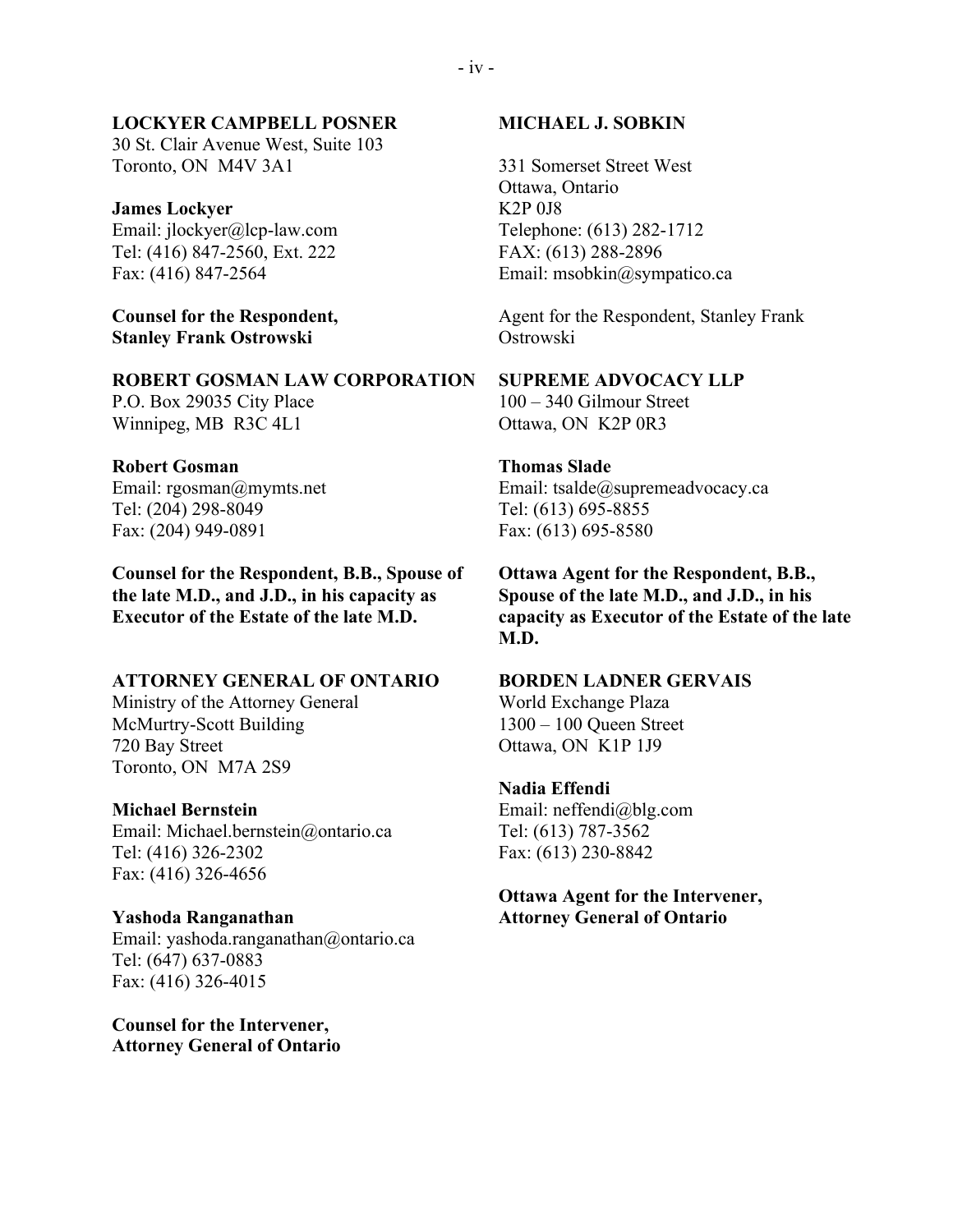## **THE ATTORNEY GENERAL OF BRITISH COLUMBIA**

BC Prosecution Service 940 Blanshard Street Victoria, BC V8W 3E6

## **Lesley Ruzicka Chantelle Rajotte Jacqueline Hughes**

Email: Lesley.Ruzicka@gov.bc.ca Chantelle.Rajotte@gov.bc.ca Jacqueline.Hughes@gov.bc.ca Tel: (778) 974-5156 Fax: (250) 387-4262

**Counsel for the Intervener, Attorney General of British Columbia**

## **REYNOLDS, MIRTH, RICHARDS & FARMER LLP**

3200 Manulife Place 10180-101 Street Edmonton, AB T5J 3W8

## **Tess Layton**

Email: tlayton@rmfr.com Tel: (780) 425-9510 Fax: (780) 429-3044

**Counsel for the Interveners, Ad Idem / Canadian Medial Lawyers Association**

#### **GIB VAN ERT LAW** 148 Third Avenue

Ottawa, ON K1S 2K1

# **Gib van Ert**

Email: gib@gibvanertlaw.com Tel: (613) 408-4297 Fax: (613) 651-0304

# **Ottawa Agent for the Intervener, Attorney General of British Columbia**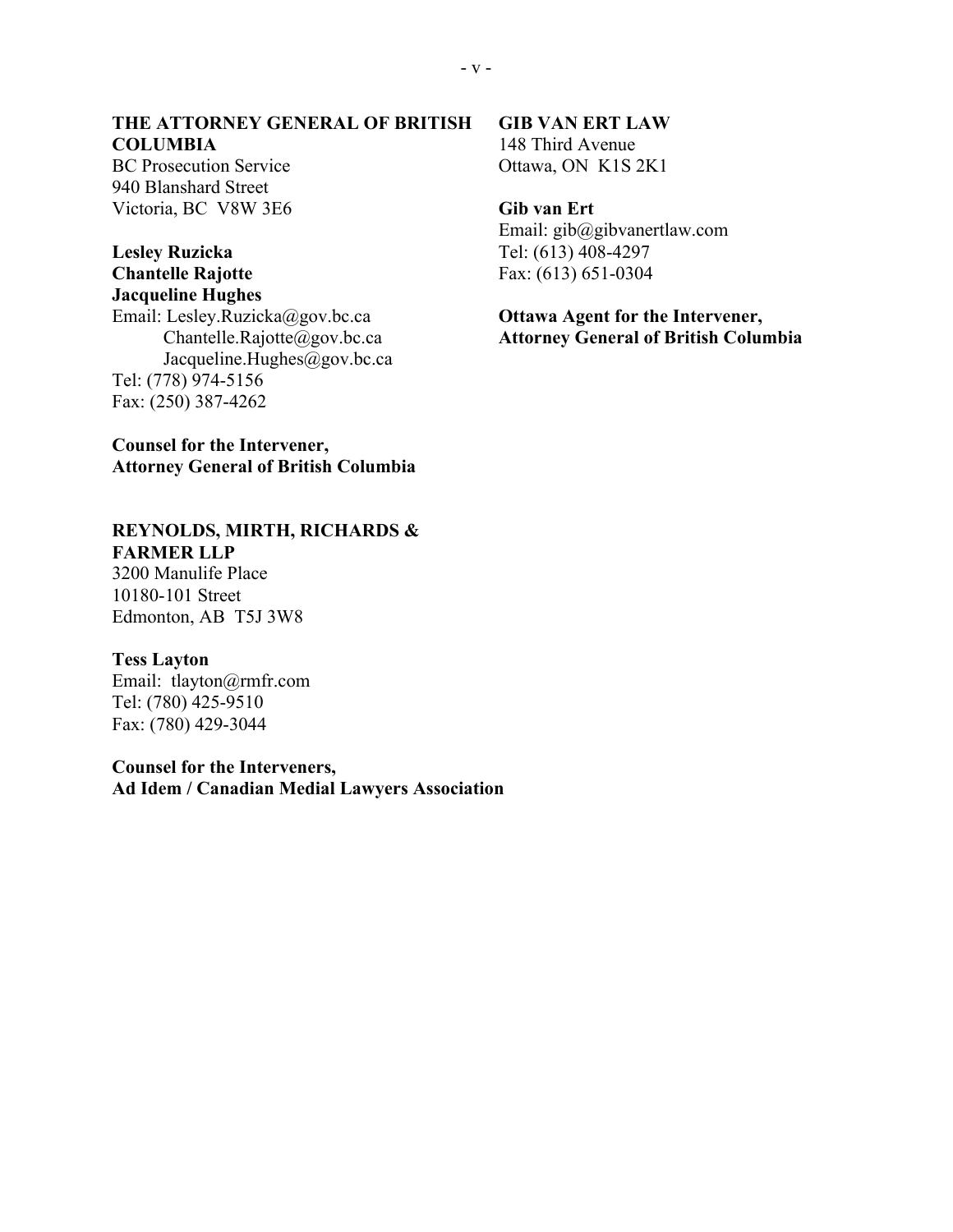# **TABLE OF CONTENTS**

| А.        | The open court principle applies to all stages of a judicial<br>proceeding, not only to evidence that is ultimately admitted  1 |
|-----------|---------------------------------------------------------------------------------------------------------------------------------|
|           | The open court principle applies to the process of admitting or excluding<br>(i)                                                |
|           | (ii) The Dagenais/Mentuck test extends beyond the open court principle  3                                                       |
| <b>B.</b> | Courts have continuing jurisdiction to vary or rescind a                                                                        |
|           | (i) Publication bans may be varied or rescinded after the issuing court is functus                                              |
|           | $(ii)$ A publication ban made without notice to the media can be varied or set                                                  |
|           | (iii) Other material changes in circumstances can occur after the termination of                                                |
|           |                                                                                                                                 |
|           |                                                                                                                                 |
|           |                                                                                                                                 |
|           |                                                                                                                                 |
|           |                                                                                                                                 |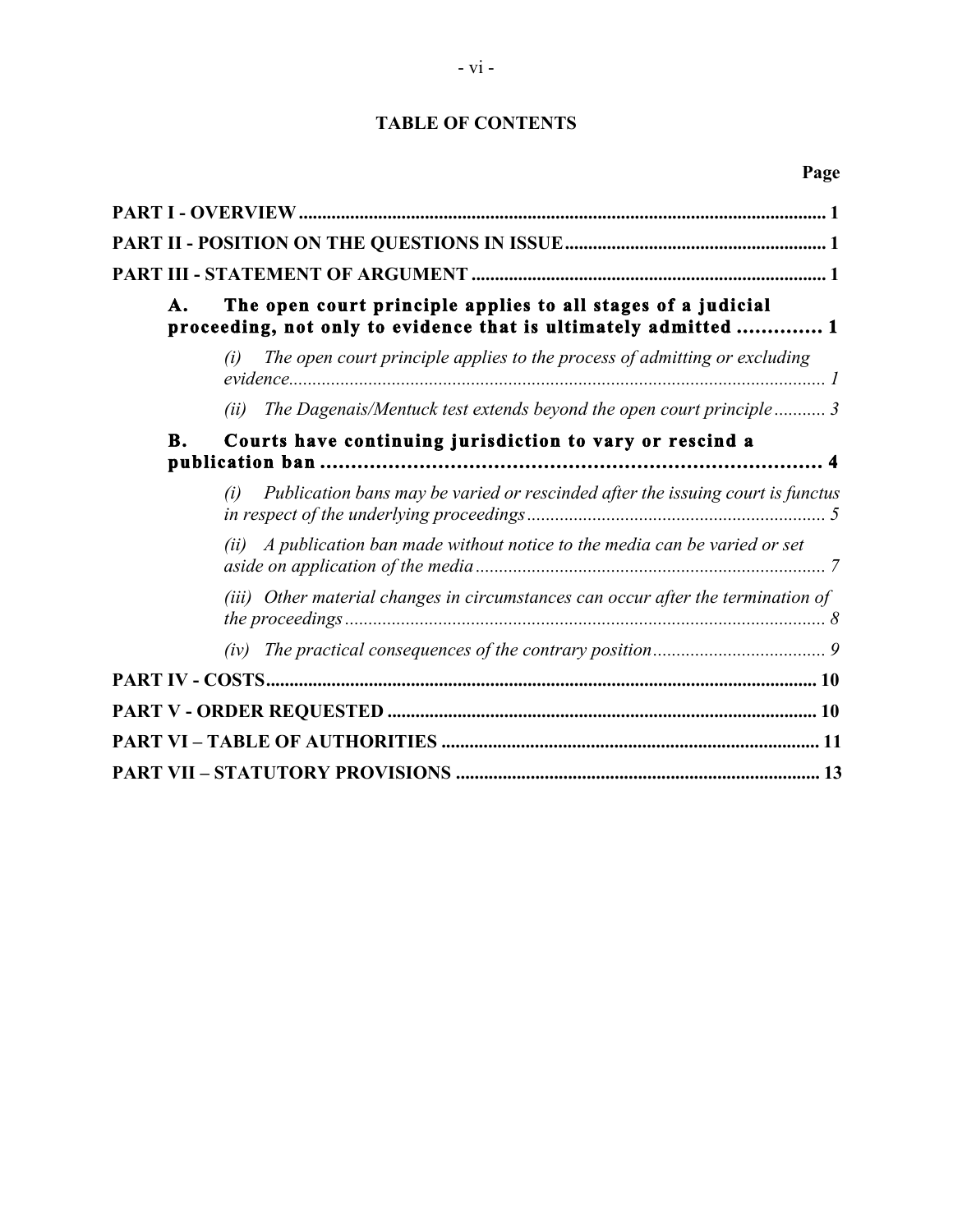# **PART I - OVERVIEW**

<span id="page-6-0"></span>1. The Coalition offers two submissions:

(a) The open court principle encompasses all aspects of a judicial proceeding, not just admitted evidence; and

(b) A court that issues a publication ban has a continuing jurisdiction to vary or set it aside, even after the underlying proceedings have terminated.

# **PART II - POSITION ON THE QUESTIONS IN ISSUE**

2. The Coalition takes no position on the disposition of the appeal.

# **PART III - STATEMENT OF ARGUMENT**

# **A. The open court principle applies to all stages of a judicial proceeding, not only to evidence that is ultimately admitted**

3. Contrary to the submission of the respondent, Her Majesty the Queen, the open court principle and the *Dagenais*/*Mentuck<sup>1</sup>* test fully apply to evidence that is tendered but not ultimately admitted. This is so for two reasons: (1) the open court principle covers the process of tendering and admitting or excluding evidence and (2) the *Dagenais*/*Mentuck* test applies to publication bans even if the open court principle is not engaged.

# *(i) The open court principle applies to the process of admitting or excluding evidence*

4. The process of tendering and admitting or excluding evidence is covered by the open court principle. Speech about that process, including about evidence not ultimately admitted, furthers the *purpose* of the open court principle. This Court's jurisprudence has repeatedly framed that purpose very broadly, to cover all the workings of the justice system. For example:

*Edmonton Journal*: "Discussion of court cases and constructive criticism of court proceedings is dependent upon the receipt by the public of information as to what transpired in court."<sup>2</sup>

*CBC v New Brunswick*: "Openness permits public access to information about the courts, which in turn permits the public to discuss and put forward opinions and criticisms of court practices and proceedings."<sup>3</sup>

<sup>&</sup>lt;sup>1</sup> Dagenais v Canadian Broadcasting Corp, [1994] 2 SCR 835 ("Dagebais"); <u>R v Mentuck</u>, 2001 SCC 76<br><sup>2</sup> Edmonton Journal v Alberta (Attorney General), [1989] 2 SCR 1326 ("Edmonton Journal") at p1340.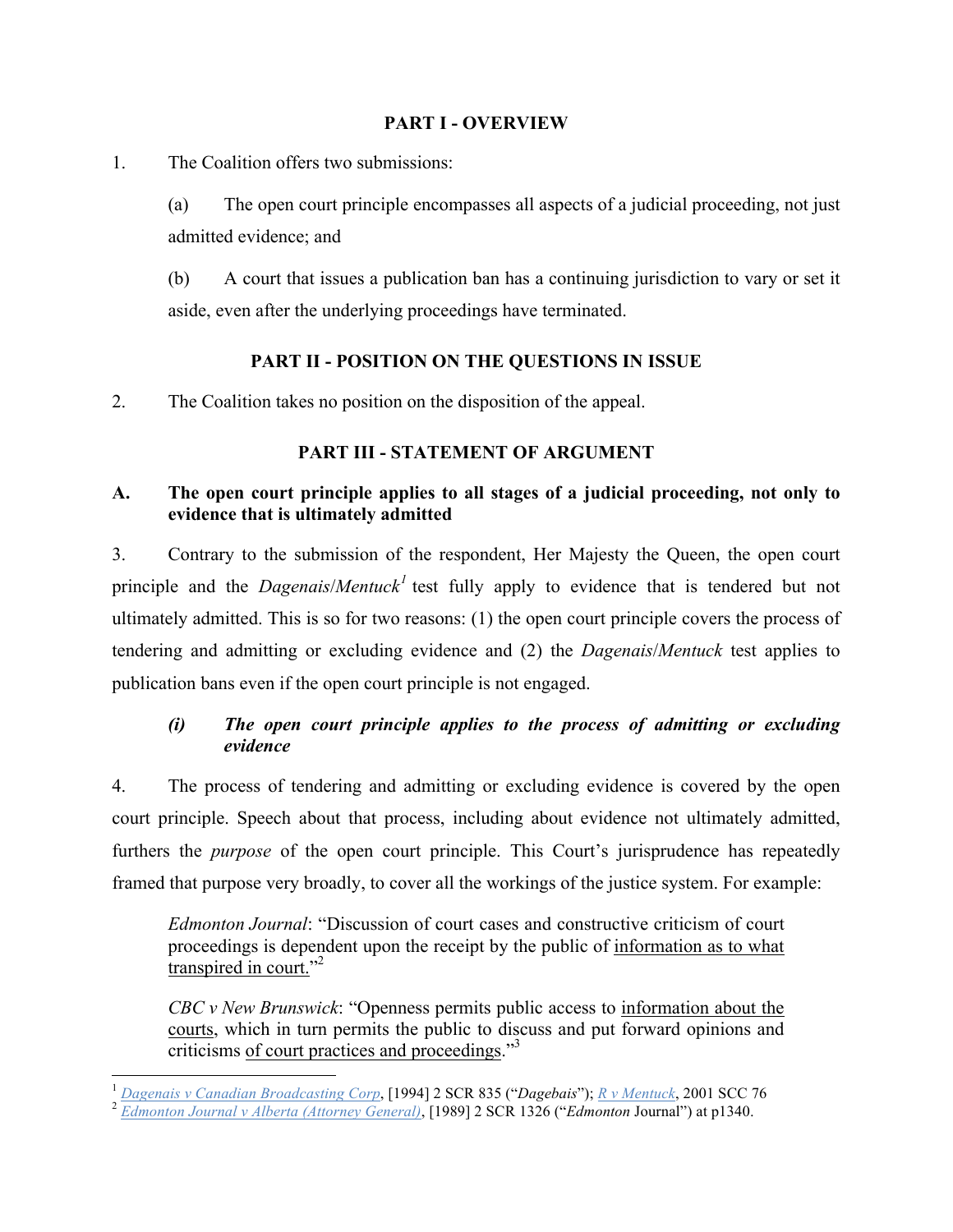*Mentuck*: "The right to a public trial is meant to allow public scrutiny of the trial process."<sup>4</sup>

*Vancouver Sun*: "[Openness] is integral to public confidence in the justice system and the public's understanding of the administration of justice. … The press plays a vital role in being the conduit through which the public receives that information regarding the operation of public institutions."5

*Toronto Star*: "What goes on in the courts ought therefore to be, and manifestly is, of central concern to Canadians." 6

5. On the other hand, nowhere has this Court suggested that the public's right to scrutinize the courts is limited to knowing evidence that is ultimately admitted.

6. There is good reason for this: an important part of the justice system is the process of receiving tendered evidence, and deciding whether to admit or exclude it. It is a judicial function (as Her Majesty concedes<sup>7</sup>). That means the open court principle applies.<sup>8</sup>

7. Furthermore, the very concepts of relevance and admissibility are not mathematical absolutes, immune from disagreement. Indeed, they and their application are often highly controversial, as they are in some sexual assault cases, or where evidence is excluded under s. 24(2) of the *Charter of Rights and Freedoms*. To hold that the public has no legitimate interest in learning about and debating those parts of our court system would be paternalistic and would corrode Canadians' trust in that system.

8. Thus, as one might expect, this Court's jurisprudence also holds that the open court principle extends to *all stages* of a judicial proceeding, not just to the evidence that is ultimately admitted on the merits:

(a) In *Edmonton Journal*, the Court recognized that the open court principle applied not only to "the nature of the evidence that was called", but also to "the arguments presented", and "the comments made by the trial judge."<sup>9</sup> The latter two are not

<sup>&</sup>lt;sup>3</sup> Canadian Broadcasting Corp v New Brunswick (Attorney General), [1996] 3 SCR 480 ("New Brunswick") at para 26.<br> $\frac{4 \text{ Mentuck, supra, at para 52 (SCC)}}{2 \text{ Mentuck, supra, at para 52 (SCC)}}$ 

<sup>&</sup>lt;sup>5</sup> *Vancouver Sun, Re.* 2004 SCC 43 ("*Vancouver Sun*") at paras 25-26.<br>
<sup>6</sup> *Toronto Star Newspapers Ltd v Ontario*, 2005 SCC 41 ("*Toronto Star*") at para 2.<br>
<sup>7</sup> Factum of the Respondent, Her Majesty the Queen, at par

<sup>8</sup> *Vancouver Sun, supra,* at paras 37-40 (SCC). <sup>9</sup> *Edmonton Journal, supra,* at p 1339 (SCC).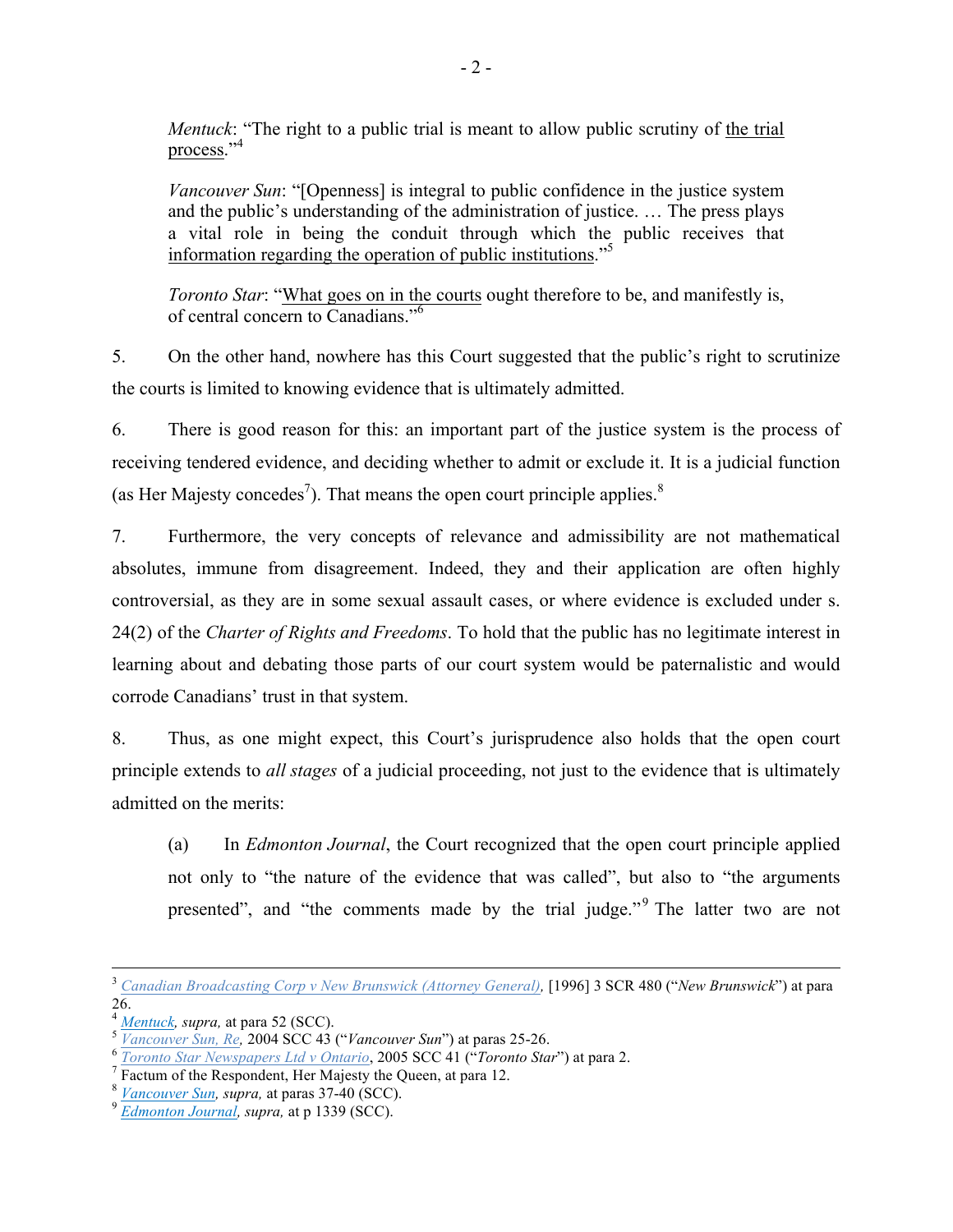<span id="page-8-0"></span>*admissible*, but both are important to the public's understanding and scrutiny of the court system.

(b) In *MacIntyre10*, *Vancouver Sun*, and *Toronto Star*, the Court held that the open court principle extended to pre-trial investigative proceedings, since "the policy considerations upon which openness is predicated are the same as in the trial stage.<sup> $11$ </sup> The key question was whether the hearing in question was judicial in nature. If it was, then the open court principle, and the *Dagenais*/*Mentuck* test, applied.12

9. *APTN v Alberta*, on which Her Majesty relies, is consistent with the submissions above. There, the portions of the evidence to which the publication ban applied had *not* formed part of the judicial proceeding. They had not been tendered for admission, nor had they been played in court, or referred to in cross-examination. They were "never considered by either the judge or jury when deciding any issue, factual or legal, substantive or procedural."13 The Court of Appeal ruled that "[i]f a videotaped statement is reviewed or considered by the trier of fact or law – even to determine the video's admissibility, or even during the judge's deliberations – then the video is part of the court record, and the open court principle is engaged."<sup>14</sup>

10. *APTN* is consistent with this Court's jurisprudence: judicial consideration (even in a *voir dire*) triggers the open court principle. Thus, if evidence is tendered for admission, and considered by the court, it is still a part of the proceeding and is subject to that principle – even if it is not ultimately admitted.

# *(ii) The Dagenais/Mentuck test extends beyond the open court principle*

11. The open court principle, for all its breadth, does not exhaust the *Dagenais*/*Mentuck* test. That test flows from the s. 2(b) right as a whole, not just the component of that right that pertains to speech about court proceedings. That is why the *Dagenais*/*Mentuck* test applies even where the open court principle does not.

12. The best example of this is *Dagenais* itself. It involved a fictionalized mini-series about sexual abuse in a Catholic institution. While the events had also given rise to criminal

<sup>&</sup>lt;sup>10</sup> <u>A.G. (Nova Scotia) v. MacIntyre</u>, [1982] 1 SCR 175 ("MacIntyre").<br>
<sup>11</sup> *Vancouver Sun, supra,* at para 27 (SCC).<br>
<sup>12</sup> *Ibid.* at paras 37-40.<br>
<sup>13</sup> *Aboriginal Peoples Television Network v Alberta (Attorney Genera*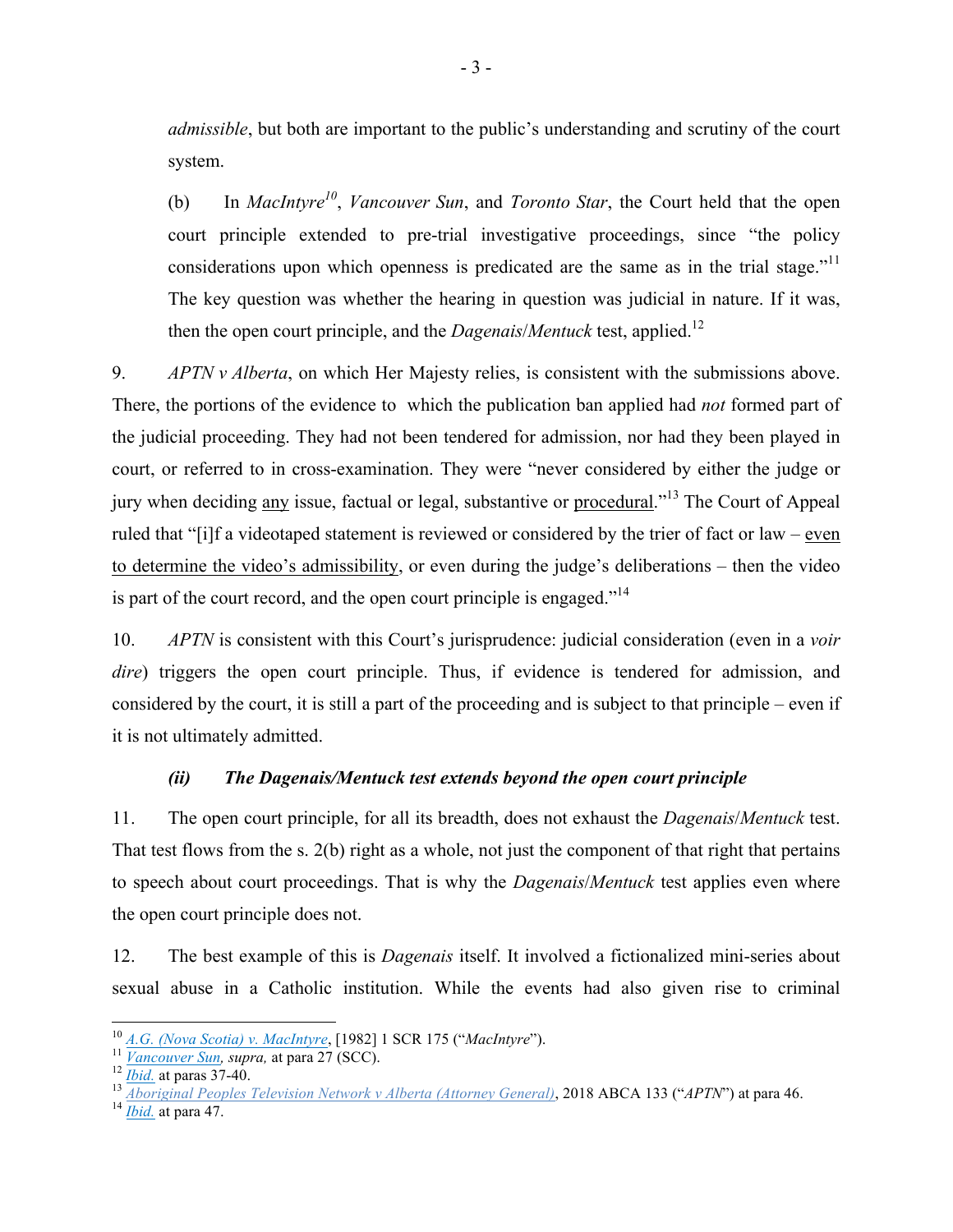<span id="page-9-0"></span>proceedings, the mini-series did not report on what was happening in court. This Court's concern in *Dagenais* was not with the "open court principle" at all. Rather, it was with the media's right to speak *per se*. Nonetheless, a strict necessity/proportionality test was required, because that right is still constitutionally protected.

13. Another example is *Globe and Mail*. There, the publication ban applied to reporting on confidential settlement negotiations. This Court held that the *Dagenais*/*Mentuck* test applied even though the negotiations had not occurred in court: "While its target or substance … is indeed not a judicial proceeding, that is no matter. The order itself was made in the context of a judicial proceeding, and had the effect of infringing  $\dots s$ . 2(b) rights.<sup>"15</sup>

14. Since the *Dagenais* test applied in *Dagenais* and in *Globe and Mail*, neither of which involved reporting about court proceedings, then it certainly must apply to evidence that is tendered and considered for admission in a court proceeding, even if it is ultimately not admitted.

15. Perhaps the open court principle is best understood as a factor in the second (proportionality) stage of the *Dagenais*/*Mentuck* test. Infringing the media's right to speak *about a court proceeding* is a particularly grave deleterious effect. However, where the open court principle is not engaged, the overall test still applies, and the first (necessity) stage operates identically. Even under the second stage, there are deleterious effects that have nothing to do with the open court principle,<sup>16</sup> and, as in *Dagenais* and *Globe and Mail*, the test will still be demanding.

# **B. Courts have continuing jurisdiction to vary or rescind a publication ban**

16. A court that makes a discretionary order restricting publication has a continuing jurisdiction to vary or rescind it, even after the underlying proceedings have terminated. A court may be *functus officio* in respect of the underlying proceedings without losing jurisdiction in respect of the publication ban. The ban may be varied or rescinded if there is a material change in circumstances, such as where the ban was issued without notice to the media, and the media applies to challenge the ban.

 <sup>15</sup> *Globe and Mail v. Canada (Attorney General)*, 2010 SCC 41 ("*Globe and Mail*") at para 87.

<sup>16</sup> E.g. freedom of speech to discuss sexual abuse in religious institutions [*Dagenais*, *supra* (SCC)] or police investigative tactics [*Mentuck, supra,* see paras 50-51 (SCC)].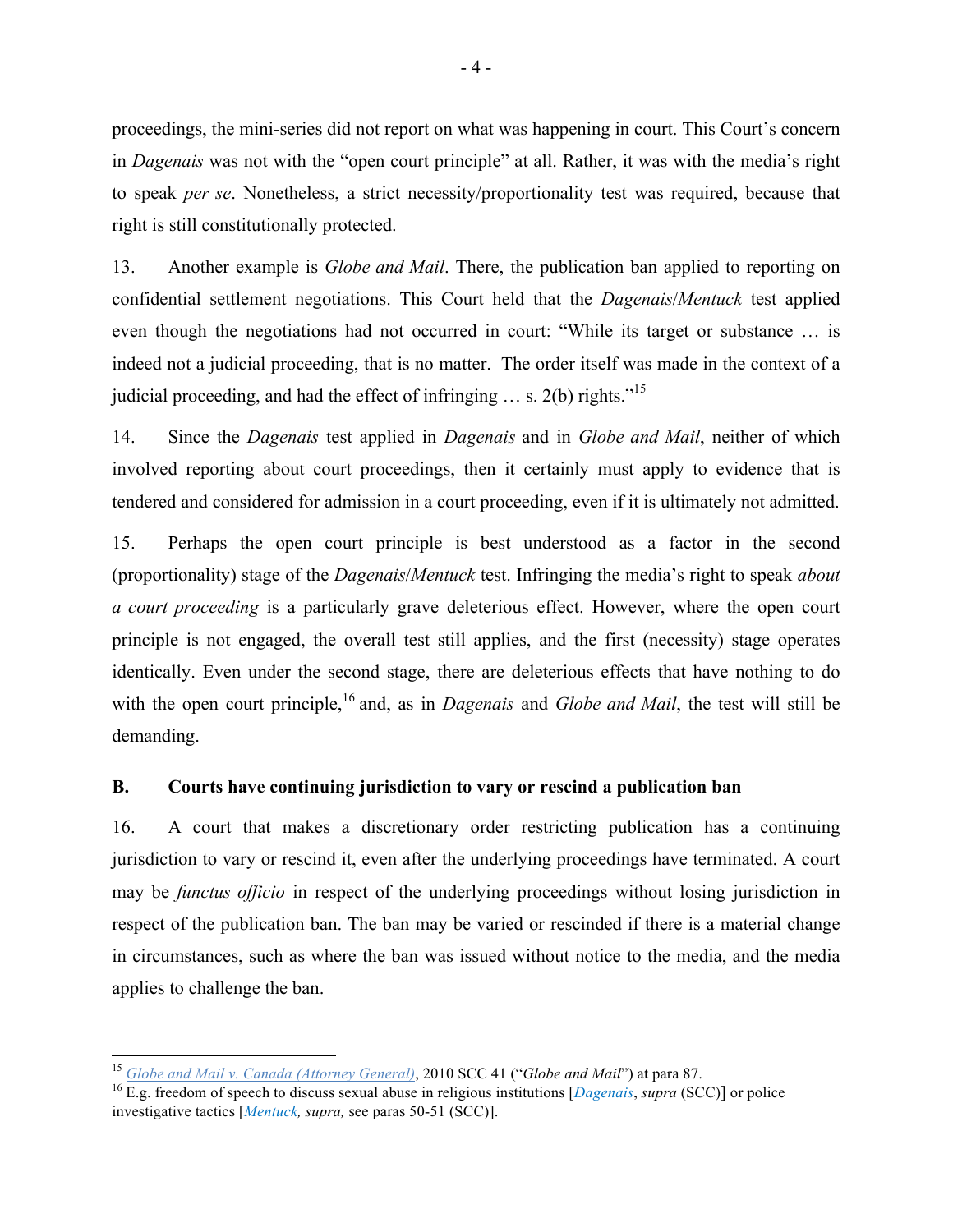# <span id="page-10-0"></span>*(i) Publication bans may be varied or rescinded after the issuing court is* **functus** *in respect of the underlying proceedings*

17. The respondent Her Majesty the Queen accepts that a court that issues a publication ban has a continuing ability to clarify it or provide reasons.<sup>17</sup> However, she suggests that a court that is *functus officio* in respect of the underlying proceeding has no power to vary or rescind a publication ban, even if there is a material change in circumstances.<sup>18</sup>

18. This submission fundamentally misconceives the relationship between a court's power to issue publication bans and its jurisdiction over the underlying proceeding. For the doctrine of *functus officio*, it is critical to distinguish between decisions that pertain to the *substance* of the dispute, and those that are *ancillary* to it. While the former cannot be reconsidered after the final disposition of the underlying dispute, ancillary orders, such as publication bans, can still be varied or rescinded by the court that made them.

19. In *Adams*, a trial judge rescinded a publication ban after acquitting the accused – that is, while *functus*. This Court stated that the approach to *functus* is "less formalistic and more flexible" where the decision in question related "to the conduct of the trial", holding: "As a general rule, any order relating to the conduct of a trial can be varied or revoked if the circumstances that were present at the time the order was made have materially changed."<sup>19</sup>

20. As *Adams* indicates, and as the respondent Her Majesty concedes,<sup>20</sup> a publication ban is an ancillary order, "relating to the conduct of the trial", rather than part of the resolution of the underlying dispute.

21. In *Adams* itself, this Court held that a publication ban was ancillary, in deciding whether s. 40(3) of the *Supreme Court Act* prevented the Court from hearing the appeal. This turned on whether the publication ban was "integrally related to" a judgment of acquittal or conviction. *Adams* held that the appeal of the publication ban was not ruled out by s. 40(3), because the publication ban was *ancillary* to the final disposition of the case. "[A]n order made under the ancillary jurisdiction of a court of appeal … is not integrally related to one of the kinds of

 <sup>17</sup> E.g. Factum of the Respondent, Her Majesty the Queen, at paras 90-91; see also *New Brunswick*, *supra*, at para 3 (SCC).<br><sup>18</sup> E.g. Factum of the Respondent, Her Majesty the Queen, at paras 80-83.

 $\frac{19}{20}$   $\frac{N}{2}$   $\frac{V}{4}$   $\frac{dams}{dams}$ , [1995] 4 SCR 707 ("Adams") at paras 29-30.<br><sup>20</sup> See Factum of the Respondent, Her Majesty the Oueen, at paras 106-107, 112-114, and 137. See also *New Brunswick*, *supra*, at paras 37-38 (SCC).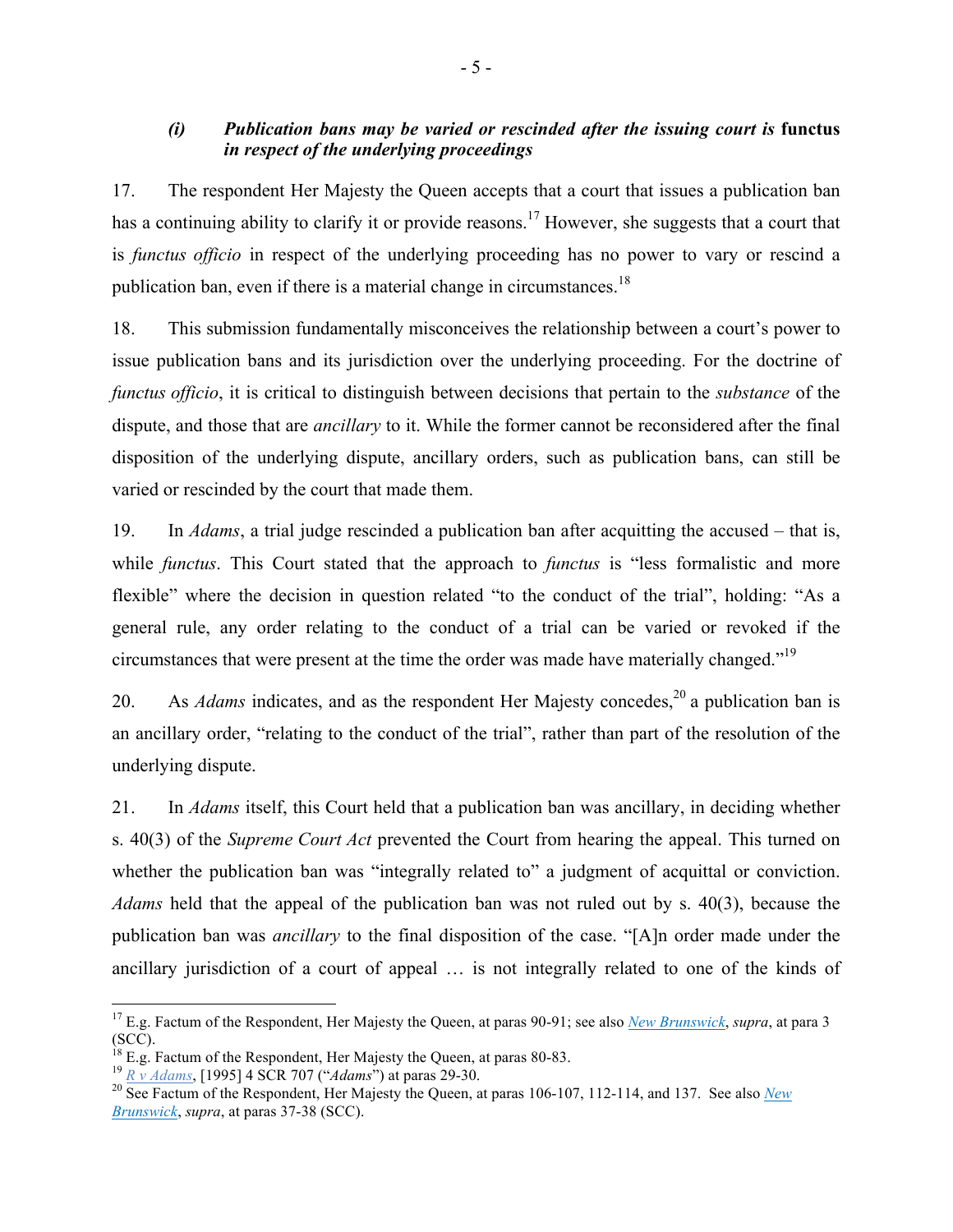judgments listed in s. 40(3).<sup>21</sup> The Court stated: "The order [revoking the publication ban] is not integrally related to the acquittal. Indeed, it had no bearing whatsoever on the acquittal."<sup>22</sup>

22. Since a publication ban is an ancillary order, the full strength of the doctrine of *functus officio* does not apply. Instead, the court that made the order can vary or set it aside if there has been a material change in circumstances.

23. Indeed, Attorneys General have asked courts to grant publication bans,  $2<sup>3</sup>$  or set aside sealing orders,<sup>24</sup> *after* the underlying proceedings are terminated. In those cases, the Attorneys General have conceded that the trial judge or court is *functus* in respect of the underlying case, but have nevertheless urged courts to exercise inherent jurisdiction to set aside, or even make, a publication ban or sealing order. As the Alberta Court of Queen's Bench wrote in such a case:

[A] superior court always has jurisdiction to vary or vacate a sealing order of its proceedings made under its inherent jurisdiction to control its own processes…That inherent jurisdiction continues so long as the record exists. … If the reason for a sealing order no longer exists, then it may be vacated by the court in the exercise of its inherent jurisdiction to control its own records. … A sealing order by its very nature is not a final order. In fact the reverse is the case: a court does not have jurisdiction in granting a sealing order to provide that the order is final and can never be varied or terminated … This is so because circumstances may change which require that the sealing order be vacated or varied to maintain the integrity of the administration of justice, and in particular the criminal justice system. $^{25}$ 

24. The reference in this passage to "superior courts" should not be read as limiting. While appellate courts do not have inherent jurisdiction on matters of *substance*, they do have inherent jurisdiction to control their own *processes*, <sup>26</sup> which is exactly the jurisdiction on which they draw to grant, and vary or set aside, publication bans. $27$ 

25. In *GEA Refrigeration Inc v Chang*, the British Columbia Court of Appeal held that a trial court could set aside a sealing order, even after entering a final judgment on the merits, and after an appeal. The trial court was not *functus* in respect of the publication ban: "it remains able to

<sup>&</sup>lt;sup>21</sup> Adams, supra, at para 17 (SCC).<br>
<sup>22</sup> <u>Ibid.</u> at para 18.<br>
<sup>23</sup> E.g. *R* v Wagner, 2017 ONSC 6603.<br>
<sup>24</sup> E.g. *Canada v Chan*, 2007 ABQB 554 ("*Chan*").<br>
<sup>25</sup> Ibid. at paras 12-17.<br>
<sup>26</sup> See United States of America 29-36. <sup>27</sup> See *New Brunswick*, *supra*, at paras 37-38 (SCC).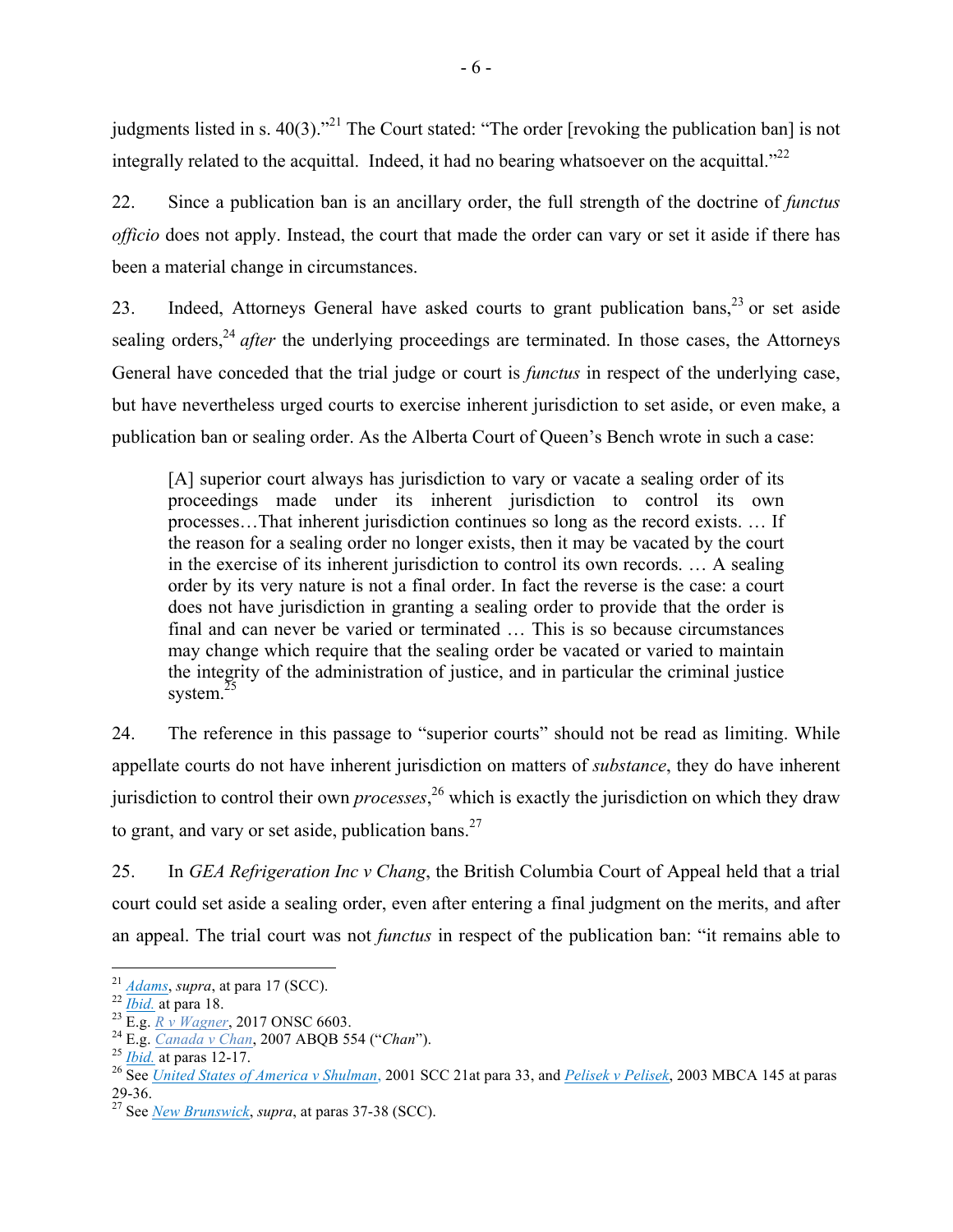<span id="page-12-0"></span>deal with procedural and ancillary matters that have not been dealt with in its final judgment. Such matters include the court's inherent jurisdiction to control access to its own files."<sup>28</sup>

26. Finally, this Court itself has recognized that a motion to set aside a publication ban can be made once the underlying proceedings are over. In *CBC v The Queen*, a criminal trial court prohibited journalists from broadcasting a videotaped statement of the accused, which the Crown had tendered in his trial. Before CBC's appeal reached this Court, the accused was acquitted and so the trial court became *functus* in respect of the underlying proceedings. However, this Court stated:

However, not only is the trial over — Mr. Dufour was acquitted — but the Court of Appeal has dismissed the Crown's appeal from that verdict since this Court took the instant case under advisement. The circumstances have therefore been altered fundamentally and the appeal as framed has become moot. Nevertheless, since this is a question of interest, I should mention a few considerations that might prove to be relevant should a motion to broadcast the statement be made even though the judicial proceedings are over.<sup>29</sup>

27. To sum up, a publication ban is an ancillary order that is not part of the resolution of the underlying dispute. As such, even after the termination of the underlying proceedings, they can be varied or set aside where there has been a material change in circumstance.

# *(ii) A publication ban made without notice to the media can be varied or set aside on application of the media*

28. One way in which circumstances can materially change is where a publication ban is initially made without notifying the media, and a media organization then applies to set it aside or vary it. In that scenario, the order should be regarded as having been made *ex parte*, because it was made without the participation of a party whose rights (indeed, constitutional rights) it affected.

29. In that scenario, "there is the general principle that any person affected by an order of the court, granted on an *ex parte* basis, has the right to seek to have the order set aside once the order

<sup>28</sup> *GEA Refrigeration Canada Inc. v Chang*, 2020 BCCA 361 at para 186. <sup>29</sup> *Canadian Broadcasting Corp v The Queen*, 2011 SCC 3at para 15.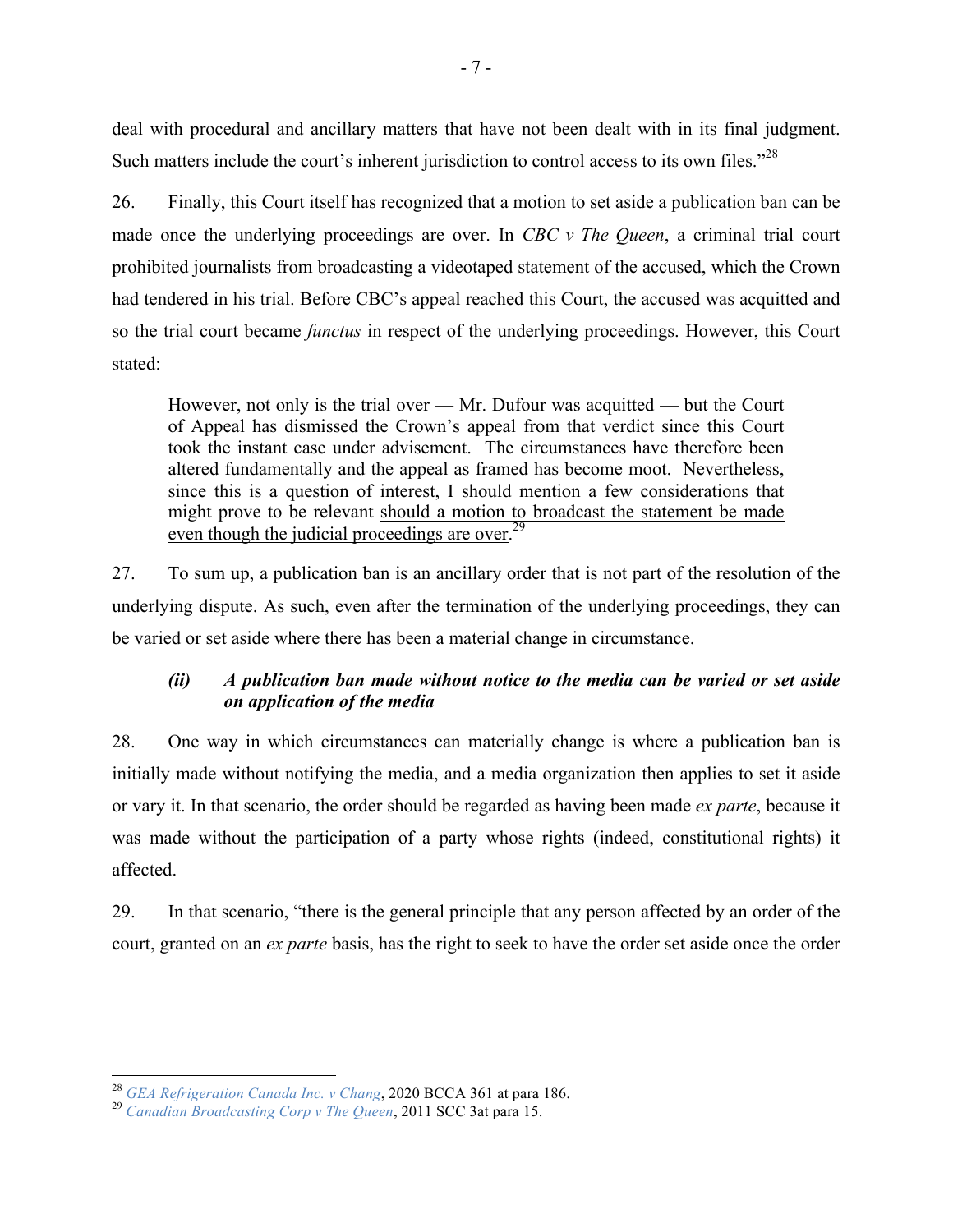<span id="page-13-0"></span>comes to their attention." <sup>30</sup> As this Court put it, an order made *ex parte* is "properly reviewable pursuant to the inherent jurisdiction of trial judges to review such an *ex parte* order."31

30. In other words, the participation of an affected party, such as a media organization in the case of a publication ban, who did not receive proper notice of the initial hearing, can be understood as a material change in circumstance. The Court must assume that the applicant, who did not participate in the original hearing, could present information that is material to the Court's decision and so, potentially, change the outcome. Specifically, a media organization that is not notified of an intention to seek a publication ban may have new and material information to provide on the application of the *Dagenais*/*Mentuck* test. That constitutes a material change in circumstance which, in light of the case law discussed above, entitles the court to reconsider the publication ban.

31. This approach has been applied to publication bans where a judge is otherwise *functus*. In *Toronto Sun v Alberta*, the trial judge ordered that a ban on the publication of the evidence on a *voir dire* would continue after sentencing, and then, when a media organization applied after sentencing to lift the ban, held that he was *functus officio*. The Alberta Court of Appeal disagreed: "the judge was not *functus* because if he had jurisdiction to make the order in the first place he similarly had jurisdiction to vary or rescind it on the motion of a party necessarily affected by it."32

# *(iii) Other material changes in circumstances can occur after the termination of the proceedings*

32. Of course, an application to set aside an *ex parte* order is not the only kind of material change in circumstance that can occur after the underlying proceeding has been finally resolved. The end of the proceeding itself may constitute a change in circumstance: as the trial ends, so ends the risk that publication may prejudice the accused's right to a fair trial. Depending on the case, the mere passage of time may constitute a material change in circumstance: "[d]uration and timing are logically factors to be considered in the assessment of necessity" under the

<sup>&</sup>lt;sup>30</sup> R v TELUS Communications Company, 2015 ONSC 3964 at paras 5-11; quotation from para 7.<br><sup>31</sup> <u>Knox Contracting Ltd v Canada</u>, [1990] 2 SCR 338 at para 5.<br><sup>32</sup> Toronto Sun Publishing Corp v Alberta (Attorney General),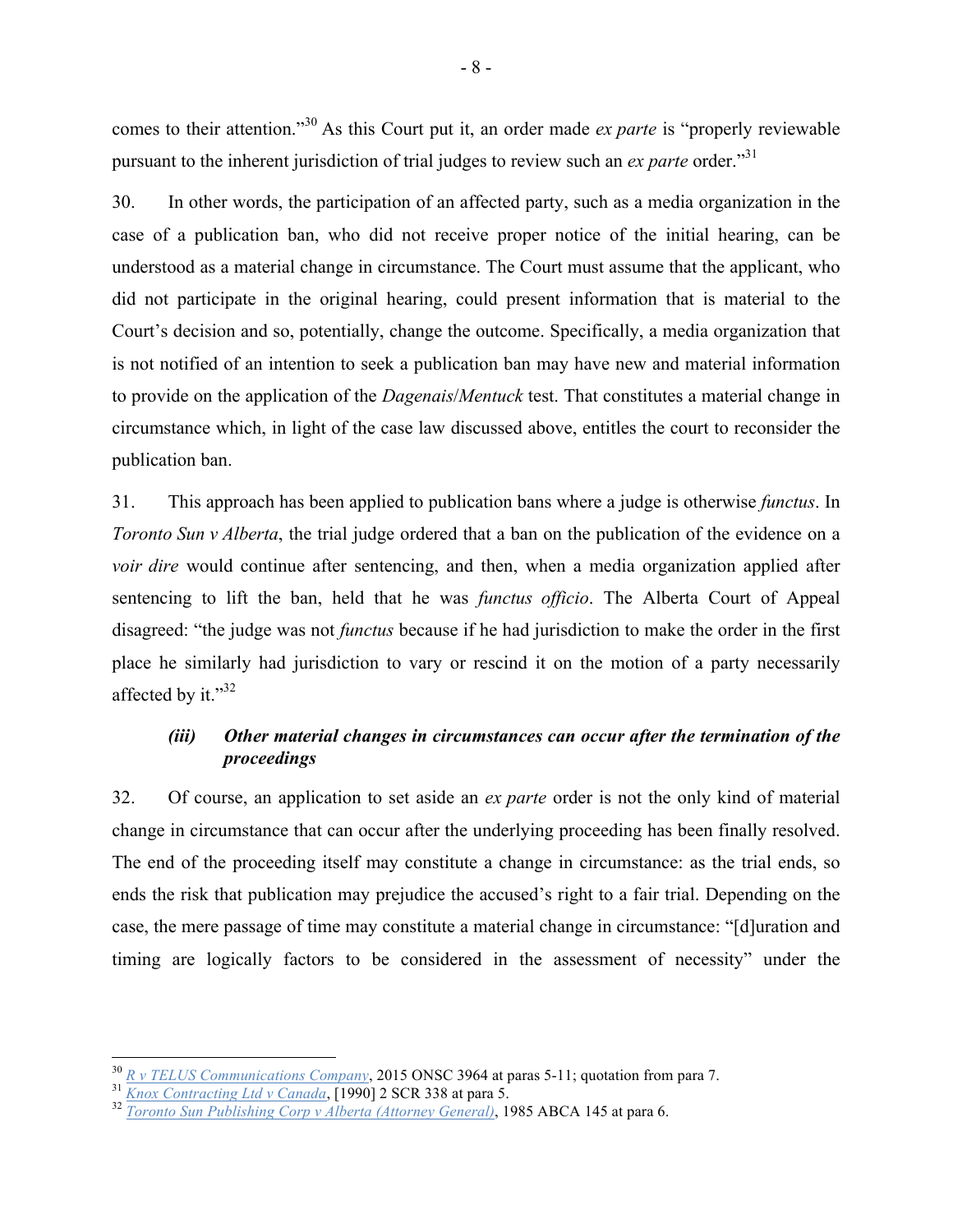<span id="page-14-0"></span>*Dagenais/Mentuck* test.<sup>33</sup> Or, after the trial ends, a complainant, whose interests the ban was meant to protect, may consent to the publication of his or her identity.

33. The latter kind of change in circumstance occurred in *R v Ireland*, where, after conviction and sentence, the CBC applied to lift a publication ban on the complainant's identity. The accused asserted that only the trial judge could vary the order and the trial judge was *functus*, such that the only way to challenge the ban was to apply for leave to appeal to this Court. The application judge disagreed, and held that the consent of the complainant was a material change in circumstance, such that the court had inherent jurisdiction to set aside the ban even after the passing of sentence.<sup>34</sup>

34. Similarly, in *R v TSH*, after the accused had been sentenced, one complainant consented to the lifting of a publication ban, and the Crown applied on her behalf to lift it. Citing *Ireland*, the court stated:

There has been a material change in circumstances since the publication ban in this matter was made. The Crown and C.G. have both consented to the lifting of that portion of the publication ban relating to protecting C.G.'s identity. … Although the trial judge is *functus* after a finding of guilt has been made and sentence imposed, any judge of the Superior Court of Justice can hear an application to lift a publication ban imposed at trial.<sup>35</sup>

# *(iv) The practical consequences of the contrary position*

35. As a practical matter, it would be unfortunate if the submission of the respondent Her Majesty were correct. As the cases above suggest, circumstances will often change after the underlying dispute is finally resolved, and the *Dagenais*/*Mentuck* calculus will change with them. If issuing courts cannot vary or set aside publication bans after that point, then an affected party's only remedy would be *certiorari* or leave to appeal to this Court (depending on the level of court that issued the ban). Then, realistically, the affected party, and the public, would often be left without a remedy for the infringement of their constitutional rights, and many unjustified publication bans would remain in place forever. But, as this Court held in *Mentuck*, "it is not

<sup>33</sup> *Chan*, *supra*, at para 14 (Alta. Q.B.). <sup>34</sup> *R v Ireland* (2005), 203 CCC (3d) 443(Ont. Sup. Ct. J.). <sup>35</sup> *R v H.(T.S.)*, 2019 ONSC 3244at paras 6-7.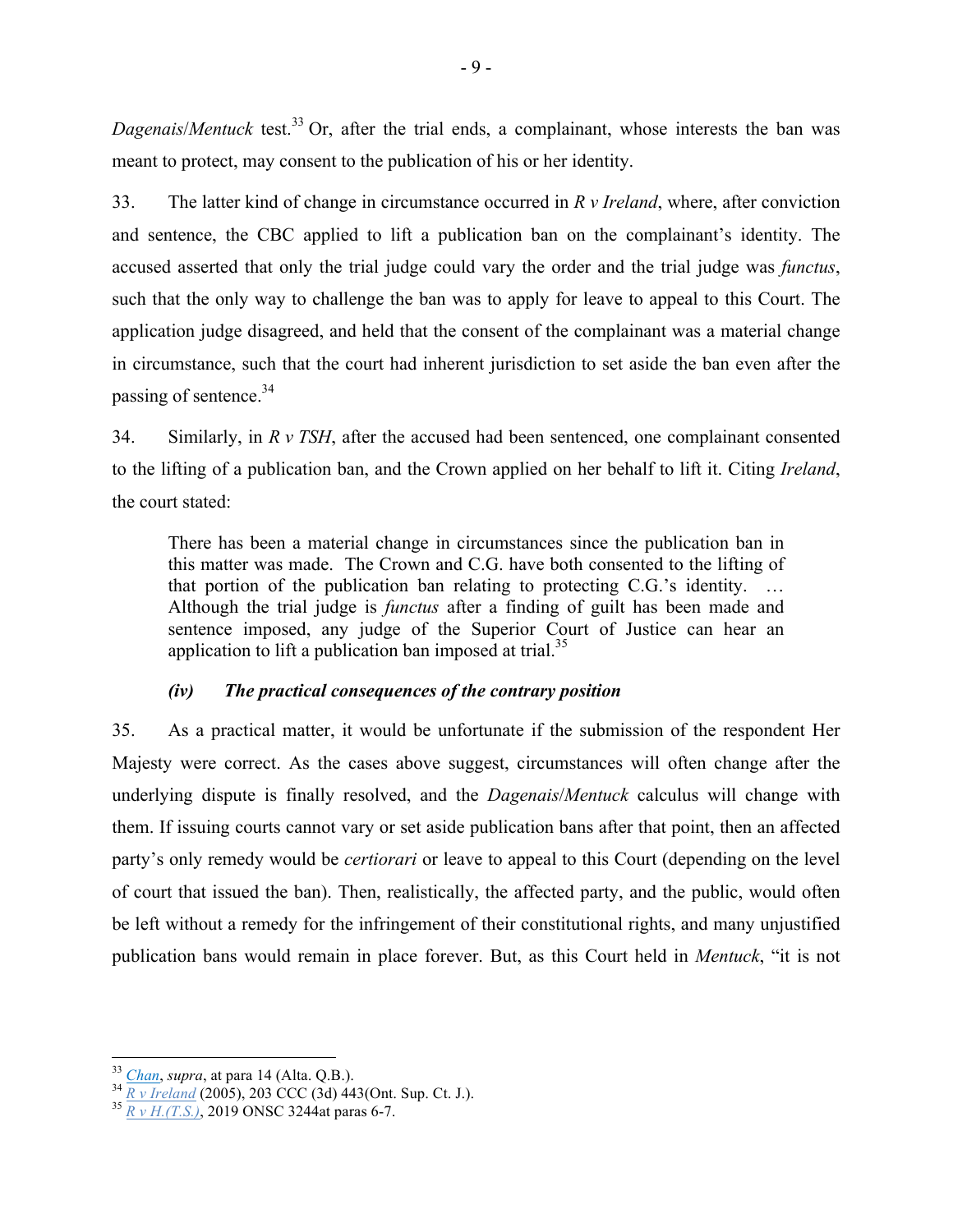<span id="page-15-0"></span>desirable for this, or any, Court to enter the business of permanently concealing information in the absence of a compelling reason to do so."<sup>36</sup>

36. This Court may be powerless to *create* satisfactory appeal rights in respect of publication bans, but it is *not* powerless to take into account the lack of a satisfactory avenue of appeal – which Lamer CJC described a quarter century ago as "deplorable"<sup>37</sup> – when it interprets the common law of *functus officio*.

37. Without commenting on the merits of the appeal, the underlying facts here illustrate how important it is that an issuing court has continuing jurisdiction over publication bans. Here, a ban was ordered without notice to, or participation by, media organizations. It was not memorialized in a formal order, and no meaningful reasons were given. Further, the scope of the ban was somewhat vague – it applied to the "details" of a sealed affidavit. In these circumstances, media organizations might reasonably decide not to publish anything on the issue, for fear of facing a contempt proceeding. The potential infringement of free expression, and deleterious effect on public speech about court proceedings, is obvious. It is exactly in such a case that there ought to be a meaningful avenue to challenge the ban.

## **PART IV - COSTS**

38. The Coalition does not seek costs and asks that no order as to costs be made against it.

## **PART V - ORDER REQUESTED**

39. The Coalition takes no position on the outcome of the appeal.

ALL OF WHICH IS RESPECTFULLY SUBMITTED, THIS 17<sup>TH</sup> DAY OF FEBRUARY, 2021

lhu

Fredrick Schumann / Zachary Al-Khatib Stockwoods LLP

<sup>36</sup> *Mentuck*, *supra*, at para 58 (SCC). <sup>37</sup> *Dagenais*, *supra*, at p 874 (SCC).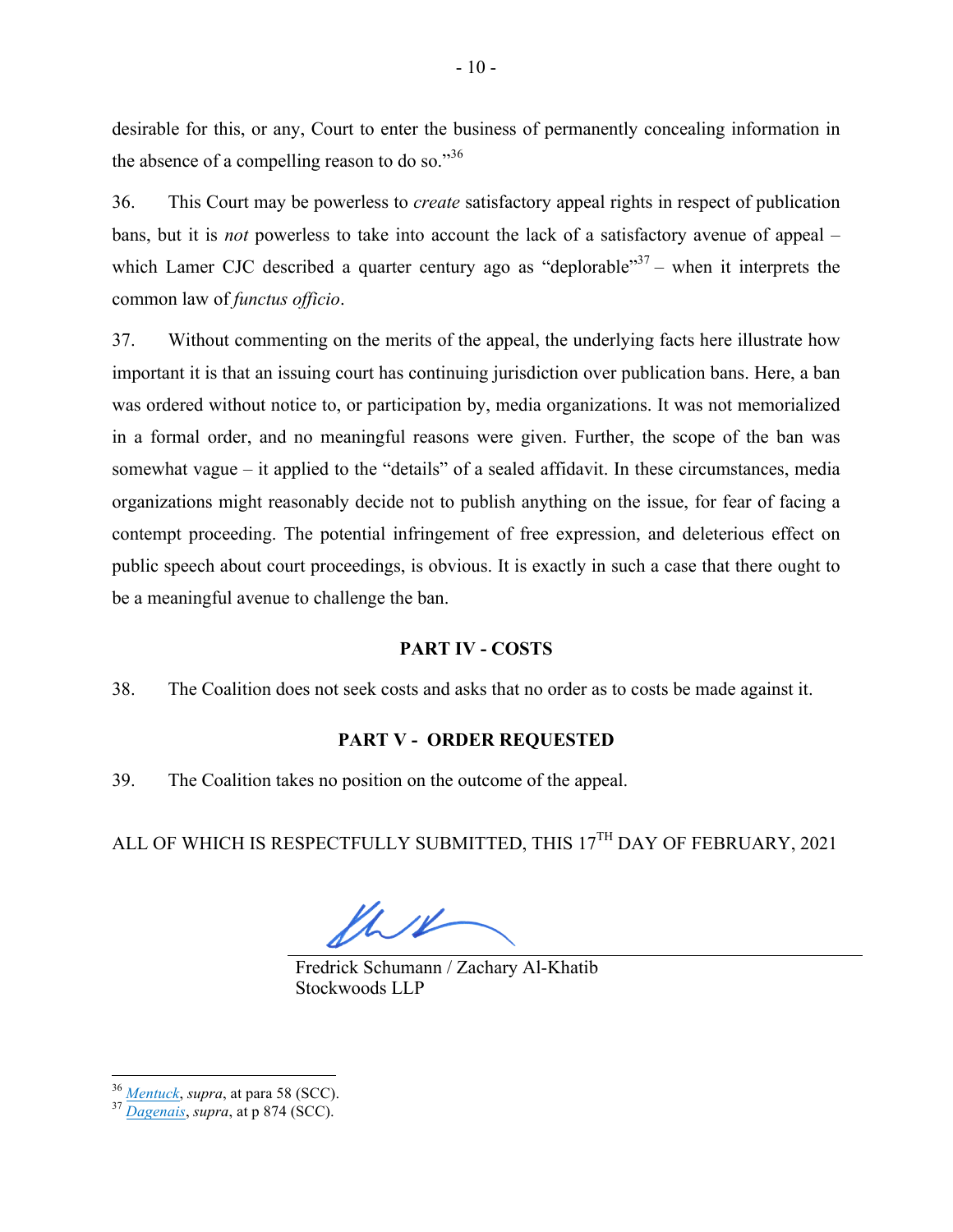<span id="page-16-0"></span>

|                                                                                             | Para(s) in Factum                      |  |  |
|---------------------------------------------------------------------------------------------|----------------------------------------|--|--|
| <b>CASE LAW</b>                                                                             |                                        |  |  |
| <b>Aboriginal Peoples Television Network v Alberta (Attorney General), 2018</b><br>ABCA 133 | 9, 10                                  |  |  |
| A.G. (Nova Scotia) v. MacIntyre, [1982] 1 SCR 175                                           | 8(b)                                   |  |  |
| Canada v Chan, 2007 ABQB 554                                                                | 23, 32                                 |  |  |
| Canadian Broadcasting Corp v New Brunswick (Attorney General), [1996]<br>3 SCR 480          | 4, 7, 20, 21                           |  |  |
| Canadian Broadcasting Corp v The Queen, 2011 SCC 3                                          | 26                                     |  |  |
| Dagenais v Canadian Broadcasting Corp, [1994] 2 SCR 835                                     | 3, 8(b), 11, 12, 13,<br>15, 30, 32, 35 |  |  |
| Edmonton Journal v Alberta (Attorney General), [1989] 2 SCR 1326                            | 4, 8(a)                                |  |  |
| GEA Refrigeration Canada Inc. v Chang, 2020 BCCA 361                                        | 25                                     |  |  |
| Globe and Mail v. Canada (Attorney General), 2010 SCC 41                                    | 13, 15                                 |  |  |
| Knox Contracting Ltd v Canada, [1990] 2 SCR 338                                             | 29                                     |  |  |
| Pelisek v Pelisek, 2003 MBCA 145                                                            | 24                                     |  |  |
| R v Adams, [1995] 4 SCR 707                                                                 | 19, 20, 21                             |  |  |
| $R \nu H(T.S.),$ 2019 ONSC 3244                                                             | 34                                     |  |  |
| R v Ireland (2005), 203 CCC (3d) 443                                                        | 33                                     |  |  |
| $Rv$ Mentuck, 2001 SCC 76                                                                   | 3, 4, 8(b), 11, 13,<br>15, 30, 32, 35  |  |  |
| R v TELUS Communications Company, 2015 ONSC 3964                                            | 29                                     |  |  |
| R v Wagner, 2017 ONSC 6603                                                                  | 23                                     |  |  |
| Toronto Star Newspapers Ltd v Ontario, 2005 SCC 41                                          | $\overline{4}$                         |  |  |
| Toronto Sun Publishing Corp v Alberta (Attorney General), 1985 ABCA<br>145                  | 31                                     |  |  |
| United States of America v Shulman, 2001 SCC 21                                             | 24                                     |  |  |
| Vancouver Sun, Re, 2004 SCC 43                                                              | 4, 6, 8(b)                             |  |  |

# **PART VI – TABLE OF AUTHORITIES**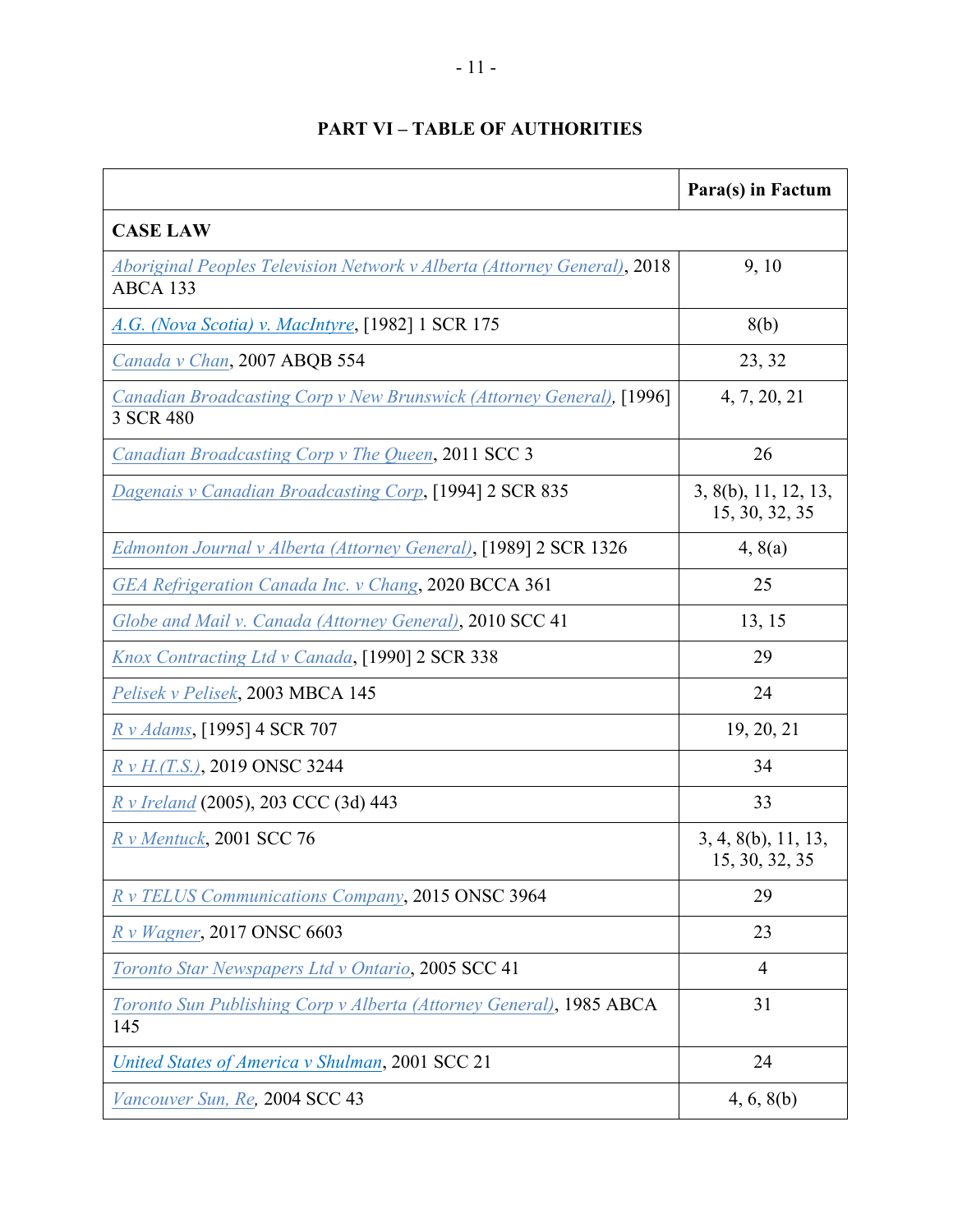| <b>LEGISLATION</b>                                                                                                                           |       |  |
|----------------------------------------------------------------------------------------------------------------------------------------------|-------|--|
| Canadian Charter of Rights and Freedoms, Part I of the Constitution Act,<br>1982, being Schedule B to the Canada Act 1982 (U.K.), 1982, c 11 | 7, 11 |  |
| Supreme Court Act, R.S.C. 1985, c. S-26                                                                                                      |       |  |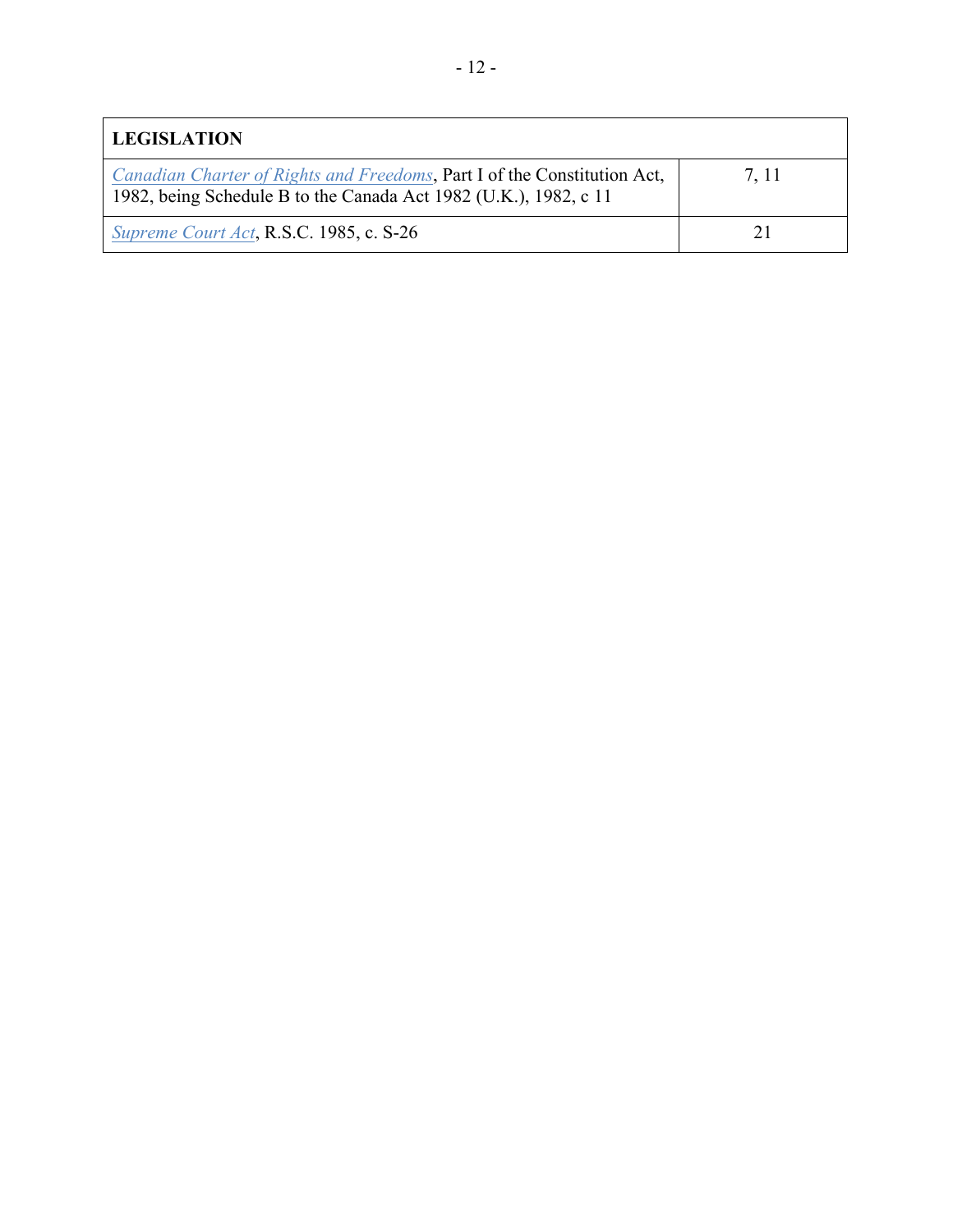# **PART VII – STATUTORY PROVISIONS**

# <span id="page-18-0"></span>*Canadian Charter of Rights and Freedoms***, Part I of the Constitution Act, 1982, being Schedule B to the Canada Act 1982 (U.K.), 1982, c 11**

| <b>FUNDAMENTAL FREEDOMS</b>                                                                                                                                                                                                                                    | <b>LIBERTÉS FONDAMENTALES</b>                                                                                                                                                                                                                                           |  |
|----------------------------------------------------------------------------------------------------------------------------------------------------------------------------------------------------------------------------------------------------------------|-------------------------------------------------------------------------------------------------------------------------------------------------------------------------------------------------------------------------------------------------------------------------|--|
| <b>Fundamental freedoms</b>                                                                                                                                                                                                                                    | Libertés fondamentales                                                                                                                                                                                                                                                  |  |
| 2. Everyone has the following fundamental<br>freedoms:                                                                                                                                                                                                         | 2. Chacun<br>a les libertés fondamentales<br>suivantes :                                                                                                                                                                                                                |  |
| ( <i>a</i> ) freedom of conscience and religion;<br>(b) freedom of thought, belief, opinion and<br>expression, including freedom of the press and<br>other media of communication;<br>$(c)$ freedom of peaceful assembly; and<br>$(d)$ freedom of association. | <i>a</i> ) liberté de conscience et de religion;<br>b) liberté de pensée, de croyance, d'opinion et<br>d'expression, y compris la liberté de la presse<br>et des autres moyens de communication;<br>$c$ ) liberté de réunion pacifique;<br>$d$ ) liberté d'association. |  |